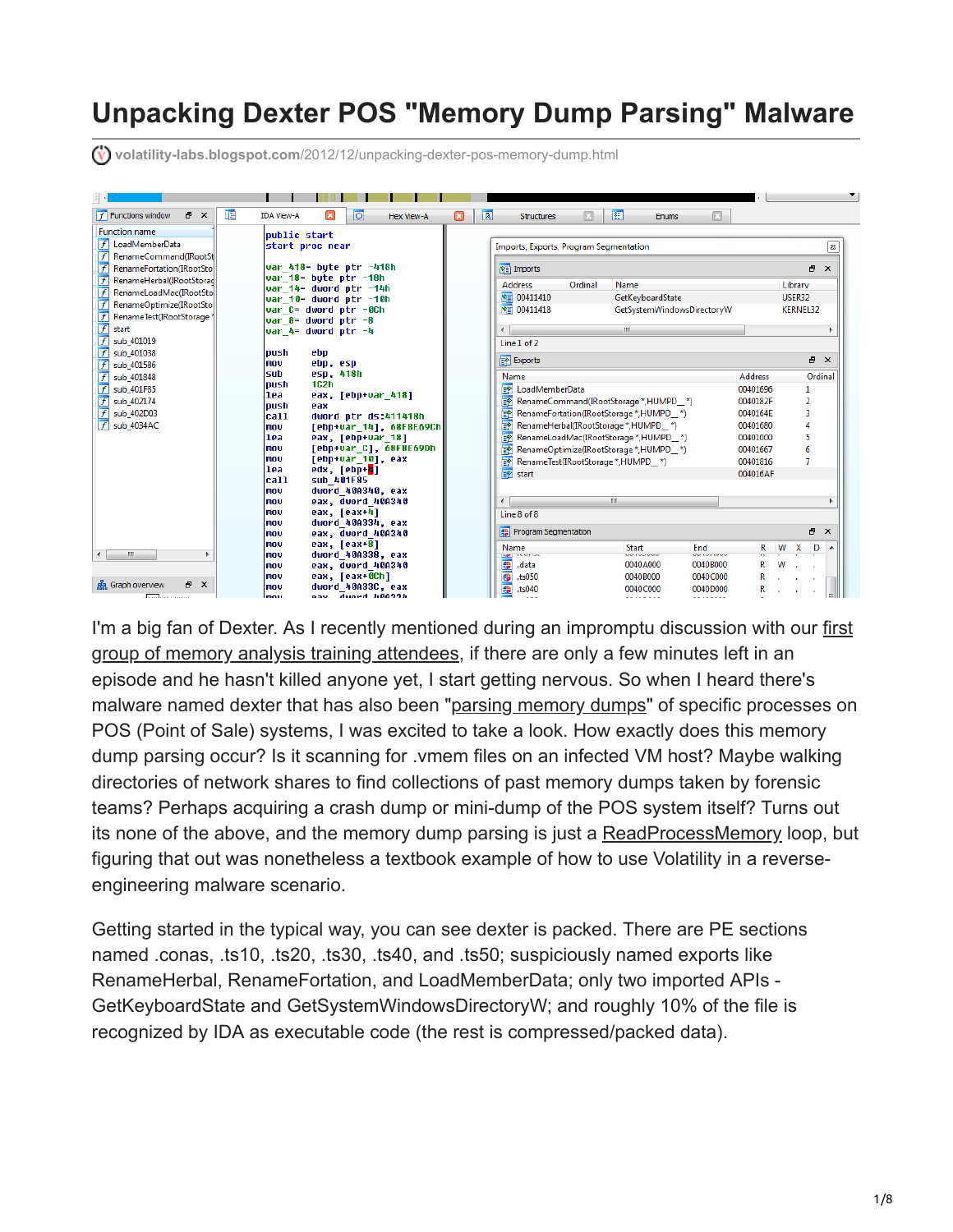

If you needed further proof, you could check the strings:

## \$ strings -a ~/Desktop/dexter.exe

!This program cannot be run in DOS mode.

IRich, .text Conas .const @ data .ts050 @.ts040 @.ts030 @.ts020 @.ts010 iopiio worG uNqkObyOqdrSDunixUVSmOFucsNpJUJKkmpmqlUW FvlLutksfHVJWlzigOJfTfFRxxUmwtdRKhmgjhdiXlSq TZJ QaVg vGB OWMu\_wWH\_EHz SOU GTUQ PSOsqo\_Jk GetKeyboardState USER32.dll GetSystemWindowsDirectoryW KERNEL32.dll C:\Debugger.fgh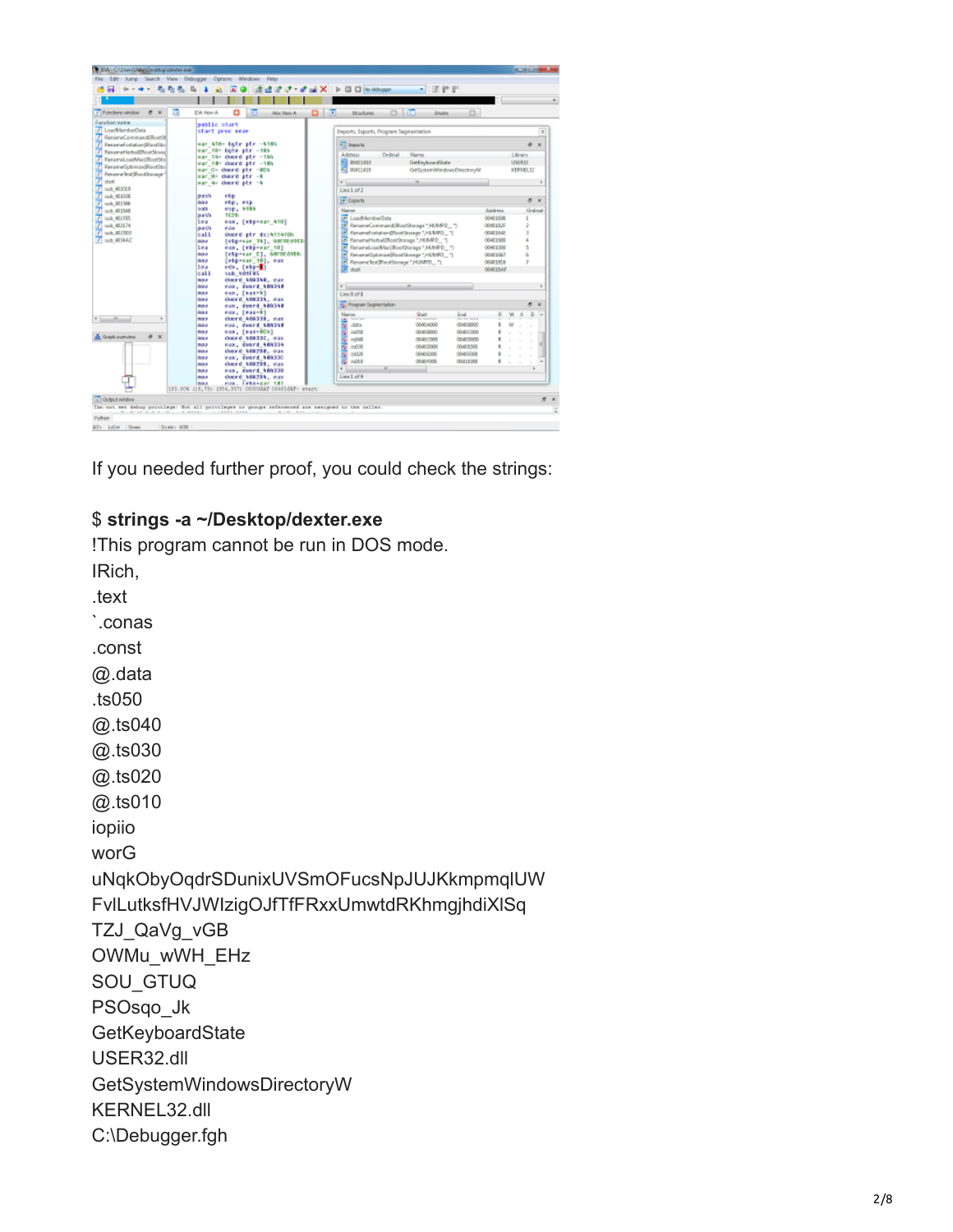,vr1 rnyCsipvZnUURpjurWxiRqgauylOKfl3J owz{ tjpudajfQwdBCBGAtjpcrTlenAyHMz nuymGmpBownDvVIErgffsrBxQskLJu zn|c p}mOPSJqtFxbQlmrSPiThjdwfHxndtrP ModuleReplace.exe LoadMemberData

Nothing too interesting there. If we're going to understand how this malware parses memory dumps, we'll need to unpack it first. There's the manual option of finding OEP, dumping a sample with OllyDbg or LordPE, and fixing imports with ImpREC (or something similar), but I try to save that more time consuming and technical approach for when its really needed. In the case of dexter, and a majority of malware these days, all you need to do is run it and let it unpack itself. Being lazy never felt so good!

After copying the malware to a VM, it was executed and resulted in the creation of two new Internet Explorer processes. The code has to persist on the system in some way, so if the process (dexter.exe) doesn't stay running itself, you can bet it dissolves (i.e. injects) into another process. A reasonable first guess of the targets would be the two new IE instances: pids 1480 and 820.

| mscorsyw.exe             | 1600 |       |         | $1.06$ MB         | NT AUTHORITY\SYSTEM   | .NET Runtime          |
|--------------------------|------|-------|---------|-------------------|-----------------------|-----------------------|
| with vmboolsd.exe        | 1712 |       |         | 8.42 MB           | NT AUTHORITY\SYSTEM   | Wwware Tools          |
| B RB TPAutoConn          | 1976 | 9.23  |         | $1.25$ MB         | NT AUTHORITY\SYSTEM   | ThinPrint Autd        |
| TPAutoC                  | 732  |       |         | 1,024kB           | LORN-FASAF2F721\Larry | ThinPrint Autd        |
| WPFFontCa                | 1104 | 4.62. |         | 772 kB            | NT AU (LOCAL SERVICE  | wpffontcache          |
| alguexe                  | 1648 |       |         | $1.05$ MB         | NT AU (LOCAL SERVICE  | Application La        |
| 图 msiexec.exe            | 3588 |       |         | 4.51 MB           | NT AUTHORITY\SYSTEM   | Windows® inf          |
| Bass.exe                 | 696  |       |         | 3.59 MB           | NT AUTHORITY\SYSTEM   | LSA Shell (Exp        |
| <b>FIDRG</b>             |      |       |         |                   |                       |                       |
| 1 Interrupts             |      | 1.54  |         |                   |                       |                       |
| $\Xi$<br>explorer.exe    | 426  |       |         | 8.95 MB           | LORN-FASAF2F721\Larry | Windows Expl          |
| rundl32.exe              | 496  |       |         | $2.13 \text{ MB}$ | LORN-FASAF2F721\Larry | Run a DLL as          |
| exe.belooterv un         | 504  |       | 684 B/s | 8.56 MB           | LORN-FASAF2F721\Larry | WWware Tools          |
| ProcessHacker.exe        | 2532 |       |         | 1.68 MB           | LORN-FASAF2F721\Larry | Process Hackel        |
| <b>IE/PLORE.E/E</b><br>- | 1480 | 76.92 |         | 2.39 MB           | LORN-FASAF2F721 Larry | <b>Internet Explo</b> |
| <b>BU IEXPLORE EXE</b>   | 820  |       |         | 1.59 MB           | LORN-FASAF2F721\Larry | Internet Expld        |
|                          |      |       |         |                   |                       |                       |
|                          |      |       |         |                   |                       |                       |

Now back in Volatility, working with the suspended VMs memory file, let's list processes just to orient ourselves with this new perspective:

### \$ **./vol.py pslist**

| Volatile Systems Volatility Framework 2.3 alpha |      |        |  |                                    |  |  |  |  |
|-------------------------------------------------|------|--------|--|------------------------------------|--|--|--|--|
| Offset(V) Name                                  |      |        |  | PID PPID Thds Hnds Start           |  |  |  |  |
|                                                 |      |        |  |                                    |  |  |  |  |
| 0x81bcc830 System                               |      | 4 0 59 |  | 190                                |  |  |  |  |
| 0x81b27020 smss.exe                             | .380 |        |  | 4 3 21 2012-12-03 05:35:49         |  |  |  |  |
| 0x81a39660 csrss.exe                            |      |        |  | 604 380 11 407 2012-12-03 05:35:51 |  |  |  |  |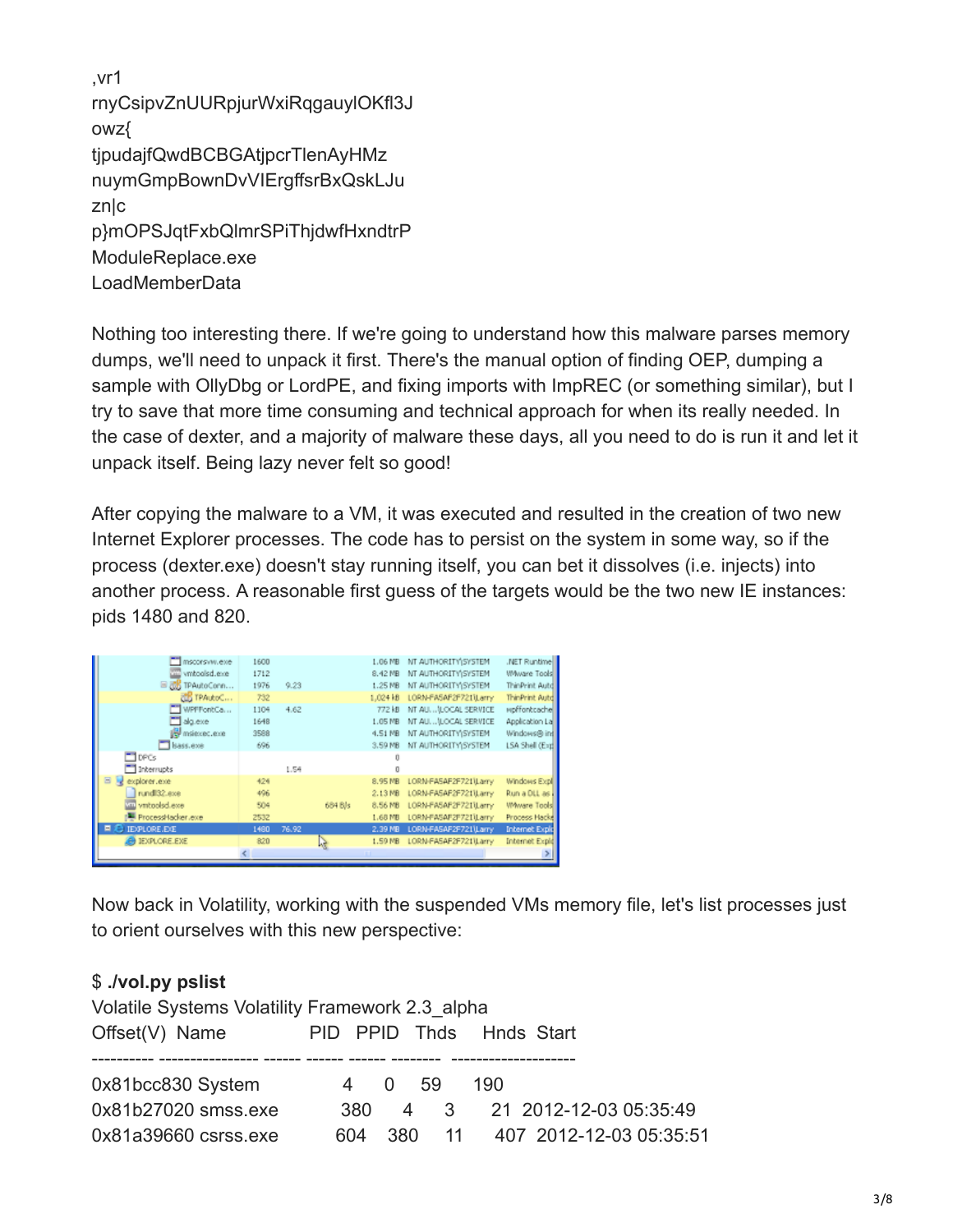| 0x818fbd78 winlogon.exe    | 640 | 380  | 18   |              | 506 2012-12-03 05:35:53 |  |
|----------------------------|-----|------|------|--------------|-------------------------|--|
| 0x818e62a0 services.exe    | 684 | 640  | 15   |              | 287 2012-12-03 05:35:53 |  |
| 0x81889150 Isass.exe       | 696 | 640  | 20   |              | 353 2012-12-03 05:35:53 |  |
| 0x81afd458 vmacthlp.exe    | 848 | 684  | 1    |              | 24 2012-12-03 05:35:54  |  |
| $<$ snip $>$               |     |      |      |              |                         |  |
| 0x81783020 ProcessHacker.e |     | 2532 | 424  | 3            | 79 2012-12-12 01:49:12  |  |
| 0x81b27558 IEXPLORE.EXE    |     | 1480 | 968  | $\mathbf{7}$ | 115 2012-12-12 01:49:21 |  |
|                            |     |      |      |              |                         |  |
| 0x81710da0 IEXPLORE.EXE    |     | 820  | 1480 | $\mathbf{2}$ | 30 2012-12-12 01:49:21  |  |

The next thing I did since code injection was suspected is run [malfind](http://code.google.com/p/volatility/wiki/CommandReferenceMal22#malfind) on the two IE pids. It located two memory segments - one in each IE process, same base address in both (0x150000), same protection (PAGE\_EXECUTE\_READWRITE), and according to the hexdump there's an MZ header at the base of the region.

### \$ **./vol.py malfind -p 1480,820**

Volatile Systems Volatility Framework 2.3\_alpha

Process: IEXPLORE.EXE Pid: 1480 Address: **0x150000** Vad Tag: VadS Protection: PAGE\_EXECUTE\_READWRITE Flags: CommitCharge: 11, MemCommit: 1, PrivateMemory: 1, Protection: 6

0x00150000 4d 5a 90 00 03 00 00 00 04 00 00 00 ff ff 00 00 **MZ**.............. 0x00150010 b8 00 00 00 00 00 00 00 40 00 00 00 00 00 00 00 ........@....... 0x00150020 00 00 00 00 00 00 00 00 00 00 00 00 00 00 00 00 ................ 0x00150030 00 00 00 00 00 00 00 00 00 00 00 00 c0 00 00 00 ................

Process: IEXPLORE.EXE Pid: 820 Address: **0x150000** Vad Tag: VadS Protection: PAGE\_EXECUTE\_READWRITE Flags: CommitCharge: 11, MemCommit: 1, PrivateMemory: 1, Protection: 6

0x00150000 4d 5a 90 00 03 00 00 00 04 00 00 00 ff ff 00 00 **MZ**.............. 0x00150010 b8 00 00 00 00 00 00 00 40 00 00 00 00 00 00 00 ........@....... 0x00150020 00 00 00 00 00 00 00 00 00 00 00 00 00 00 00 00 ................ 0x00150030 00 00 00 00 00 00 00 00 00 00 00 00 c0 00 00 00 ................

Now that we've quite effortlessly identified where the unpacked code is hiding, let's dump it out of memory. We'll use the [dlldump](http://code.google.com/p/volatility/wiki/CommandReference22#dlldump) plugin for this. Although the PE at 0x15000 isn't necessarily a DLL, the dlldump plugin allows the extracting/rebuilding of any PE in process memory if you supply the --base address (which we know).

### \$ **mkdir dexter**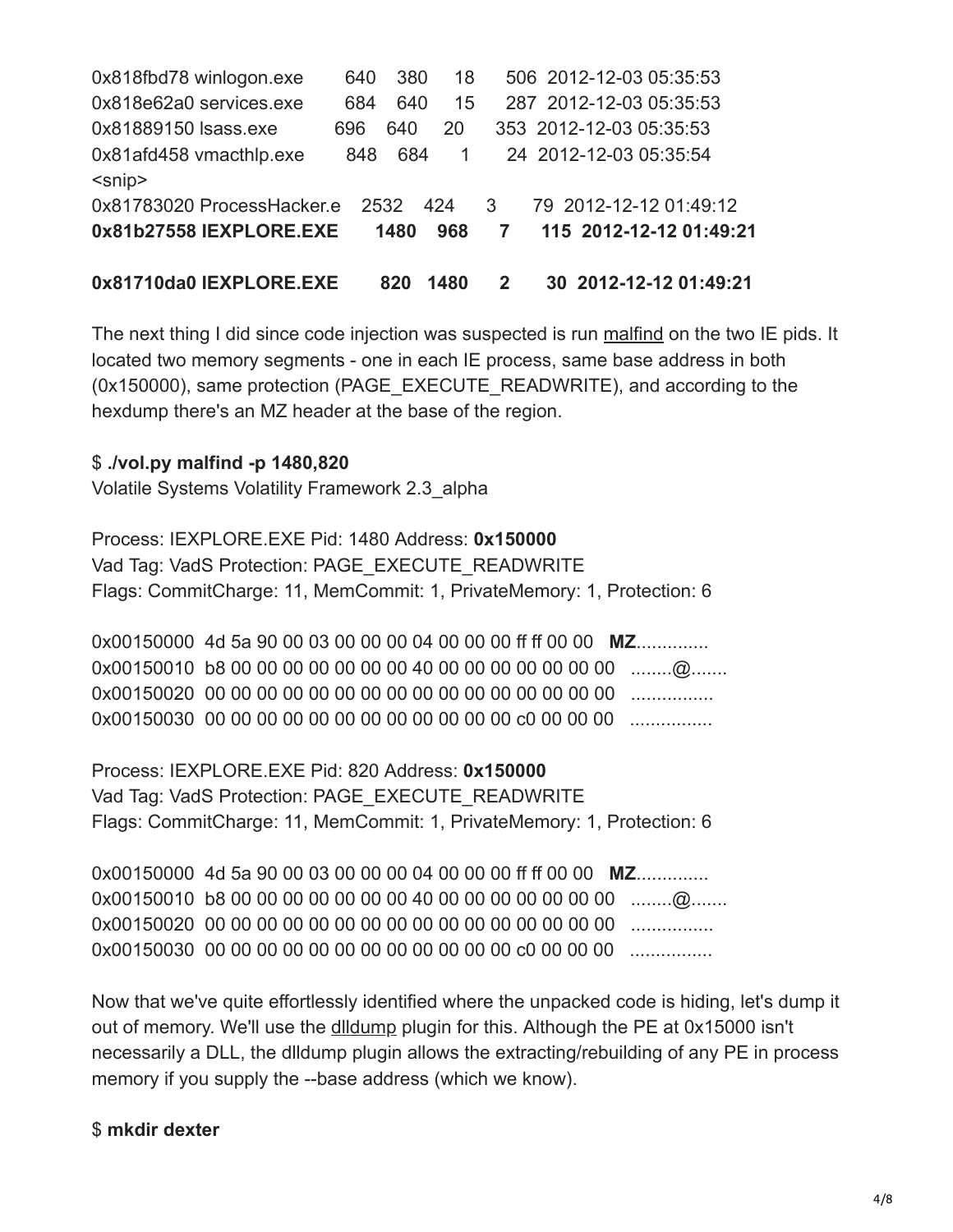#### \$ ./vol.py dlldump -p 1480,820 --base=0x150000 -D dexter/ Volatile Systems Volatility Framework 2.3 alpha Module Base Name Result Process(V) Name

0x81b27558 IEXPLORE.EXE 0x000150000 UNKNOWN OK: module.1480.1b27558.150000.dll 0x81710da0 IEXPLORE.EXE 0x000150000 UNKNOWN OK: module.820.1710da0.150000.dll

For a quick understanding of how effective this approach can be in unpacking malware, take a look at the strings now:

### \$ strings -a dexter/module.1480.1b27558.150000.dll

!This program cannot be run in DOS mode. .text data .rsrc wuauclt.exe alg.exe spoolsv.exe Isass.exe winlogon.exe csrss.exe smss.exe System explorer.exe iexplore.exe svchost.exe ABCDEFGHIJKLMNOPQRSTUVWXYZabcdefghijklmnopgrstuvwxyz0123456789+/ **SeDebugPrivilege** NTDLL.DLL **NtQueryInformationProcess** /portal1/gateway.php 11e2540739d7fbea1ab8f9aa7a107648.com 7186343a80c6fa32811804d23765cda4.com e7dce8e4671f8f03a040d08bb08ec07a.com e7bc2d0fceee1bdfd691a80c783173b4.com 815ad1c058df1b7ba9c0998e2aa8a7b4.com 67b3dba8bc6778101892eb77249db32e.com fabcaa97871555b68aa095335975e613.com Windows 7 Windows Server R2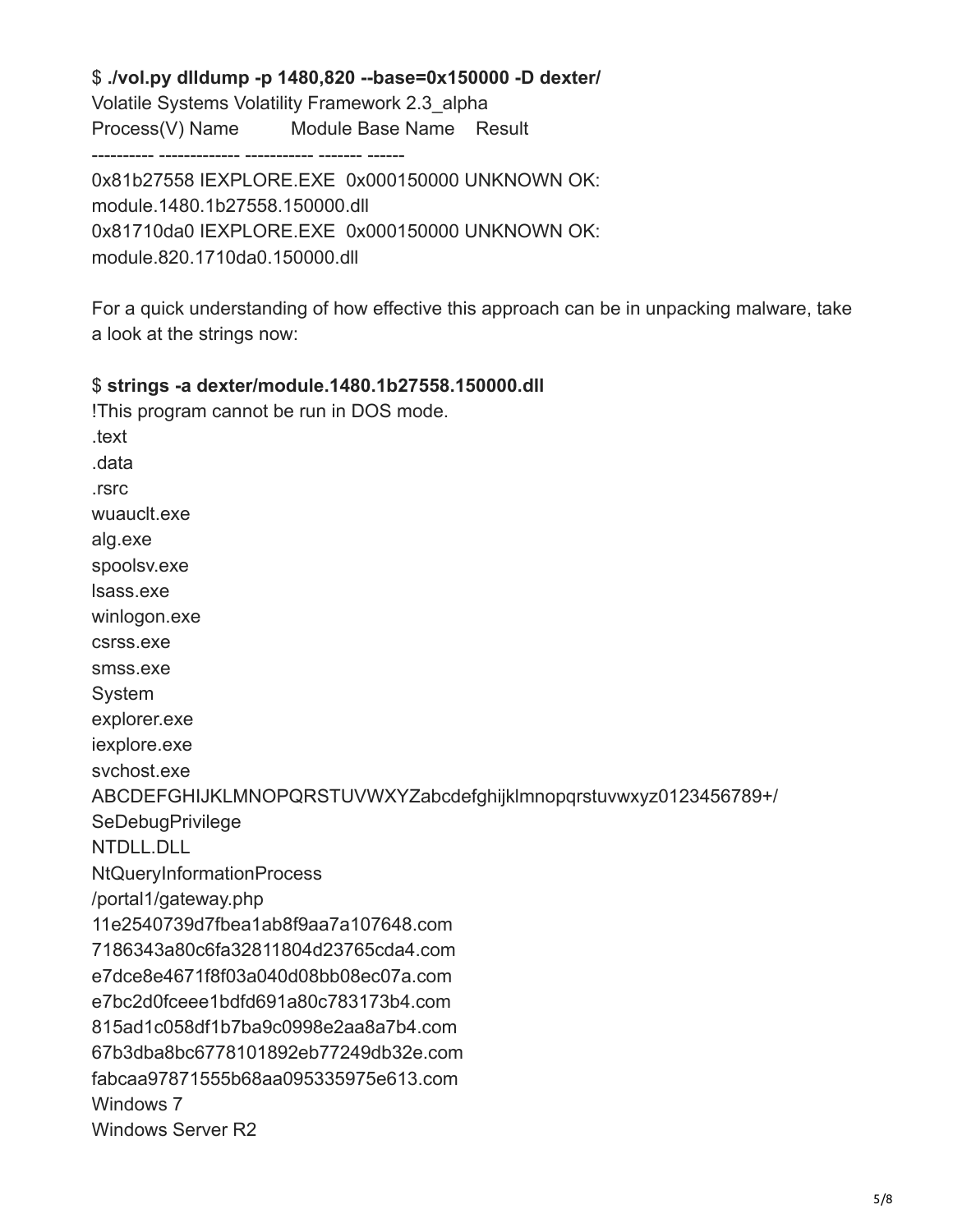Windows Server 2008 Windows Vista Windows Server 2003 R2 Windows Home Server Windows Server 2003 Windows XP Professional x64 Windows XP Windows 2000 32 Bit 64 Bit http://%s%s Content-Type:application/x-www-form-urlencoded POST Mozilla/4.0(compatible; MSIE 7.0b; Windows NT 6.0) **LowRiskFileTypes** Software\Microsoft\Windows\CurrentVersion\Policies\Associations rpcrt4.dll gdi32.dll wininet.dll urlmon.dll shell32.dll advapi32.dll user32.dll IsWow64Process WindowsResilienceServiceMutex Software\Resilience Software Software\Microsoft\Windows\CurrentVersion\Run .DEFAULT\SOFTWARE\Microsoft\Windows\CurrentVersion\Run UpdateMutex: response= page= &ump= &opt= &unm= &cnm= &view= &spec= &query= &val= &var= **DetectShutdownClass** download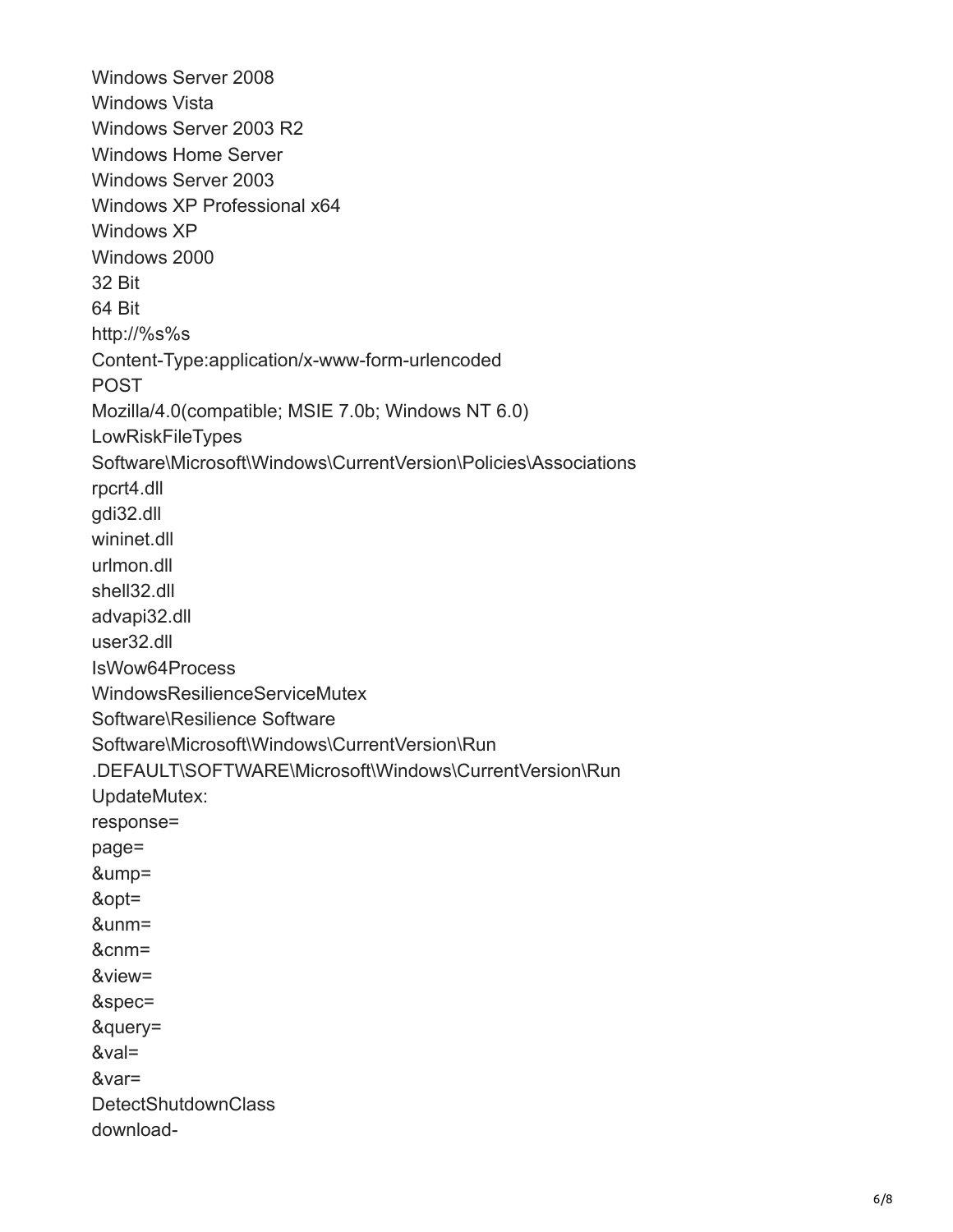updatecheckin: scanin: uninstall

The strings output shows a list of process names, which makes sense - the Seculert Blog mentioned that it enumerates processes. You also see it references SeDebugPrivilege, likely for the ability to call OpenProcess and read/write the memory of other processes. The ABCDEF[....] is a base64 alphabet, so you can expect it to encode some or all of the data it POSTs to gateway.php on one of the randomly named .com domains. It would create the WindowsResilienceServiceMutex and make a run key in the Software\Resilience Software registry key.

To solve our real question - how does this malware parse memory dumps - we need to open the unpacked file in IDA. Its import table is already fixed up, so aside from switching the ImageBase value in the PE header so RVAs are interpreted correctly by IDA, we're done unpacking before we even really started. A quick look through the unpacked file's IAT shows it calls ReadProcessMemory, and cross-referencing that leads to one function, shown below:



What you see here is the "memory dump parsing" function. It iterates once for each active process on the system, calling OpenProcess() to obtain a handle, then using VirtualQueryEx() to determine which memory ranges are accessible to the process, and reading them into a local buffer with ReadProcessMemory(). The data is then passed off to two scanning sub-functions which do the real work of deciding which data to steal from the buffer.